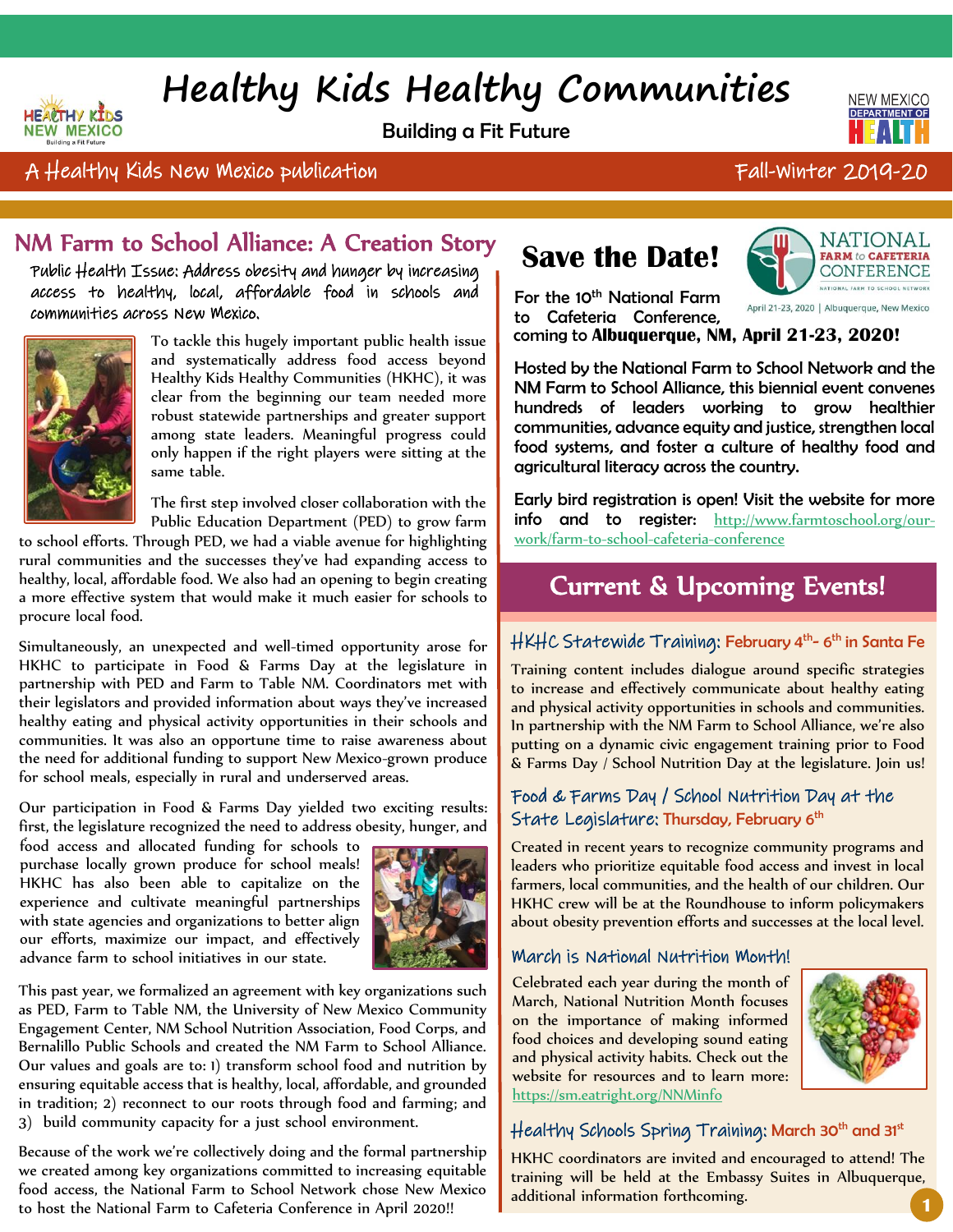

## Community Highlights: NM Grown Week & Farm to School Month

In celebration of New Mexico Grown Week (September 3rd – October 4<sup>th</sup>, the first week of Farm to School Month), HKHC coordinators and partners joined together to highlight local produce, farmers, and school nutrition in cafeterias and classrooms across the state! The NM legislature allocated \$450,000 to the Public Education Department for providing grant funding to districts for purchasing locally grown produce in the 2019-20 school year; 19 HKHC elementary schools were awarded a total of \$118,500.

**Here's what some schools did to celebrate NM Grown Week:**

School cafeterias in Roswell and Dexter highlighted locally grown produce from Graves Farm on the salad bar. Dexter took it a step further and held a poster contest, watermelon eating contest with local melons, and a corn shucking event, after which the cafeteria cooked and served the corn to the students. HKHC Chaves County coordinators Paula Camp and Becky Joyce also set up an exhibit at the Southeast NM State Fair to promote NM Grown Week with baskets of produce grown in the Pecos elementary school garden.





The Zuni Youth Enrichment Project (ZYEP) team partnered with Twin Buttes high school and the district Food Service Director to create a healthy menu for a Family Open House Dinner event featuring NM grown items and produce from the district greenhouse. ZYEP and a handful of students made close to 300 blue and white corn tortillas served as beef and lamb street tacos to 80 attendees. Locally grown green chile, greenhouse zucchini, and lettuce were all showcased with "Pick Me, I'm Local!" stickers.

In Bloomfield, over 200 students at Central Elementary tried a delicious roasted apple and squash dish featuring Kerby Orchard apples and winter squash as well as onions from Elders Greenhouse and Garden. Kaufman Farms put together a brief slideshow highlighting elements of their family farm and Bonnie Hopkins from NM State University Cooperative Extension talked to the students about the rich history of agriculture in San Juan County.

Elementary cafeterias in Portales served produce grown by local farmers and students at James Elementary harvested produce from their own garden, weighed it, and learned how to make vegetable quesadillas - including a cooking lesson and a math lesson on fractions when the quesadillas were cut in triangles. Everyone loved how crunchy and fresh the zucchini was!



HKHC San Ildefonso coordinator Martha Cooke invited the pueblo's Head Start program to attend the local Espanola Farmers' Market on October 14th in celebration of Farm to School month. The Market Manager Sabra Moore provided free children's books and gave \$2 tokens to the preschoolers to spend at the market. As an added bonus, they were able to see the "Biggest Vegetable" and "Best Poem" contests held in honor of Indigenous Peoples' day.



HKHC Colfax County coordinator Emma Green recruited high school culinary arts students to help prep and serve a variety of local fruits and veggies to students at Longfellow Elementary and Ration Intermediate School. Featured products included: butter lettuce and jalapenos from Silver Leaf Farm, red and green cabbage from Cerro Vista Farms, cantaloupe, sweet corn, and carrots from Schwebach Farms, mixed hot peppers and sweet cornito peppers from Freshies Farms, red chile powder from Seco Spice, and an assortment of different apples from Chama River Produce.

Lordsburg schools served green chile during NM Grown Week and, throughout the remainder of the month, served something grown locally and purchased from the Southwest Food Hub. Meanwhile down in Animas, HKHC Hidalgo County coordinator Beth Cox cooked and served locally grown squash, students drew pictures of their favorite fruits and vegetables, and winners from each class received a prize.

At Stout Elementary in Silver City, locally grown watermelons were served to students during school lunch and classroom lessons were provided about how watermelons are grown. HKHC Grant County coordinator Alicia Edwards also partnered with the Grant County Commission, local ranchers, and the 4-H club to create a proclamation celebrating Farm to School Month, New Mexico Grown Week, and National 4-H Week! **2**



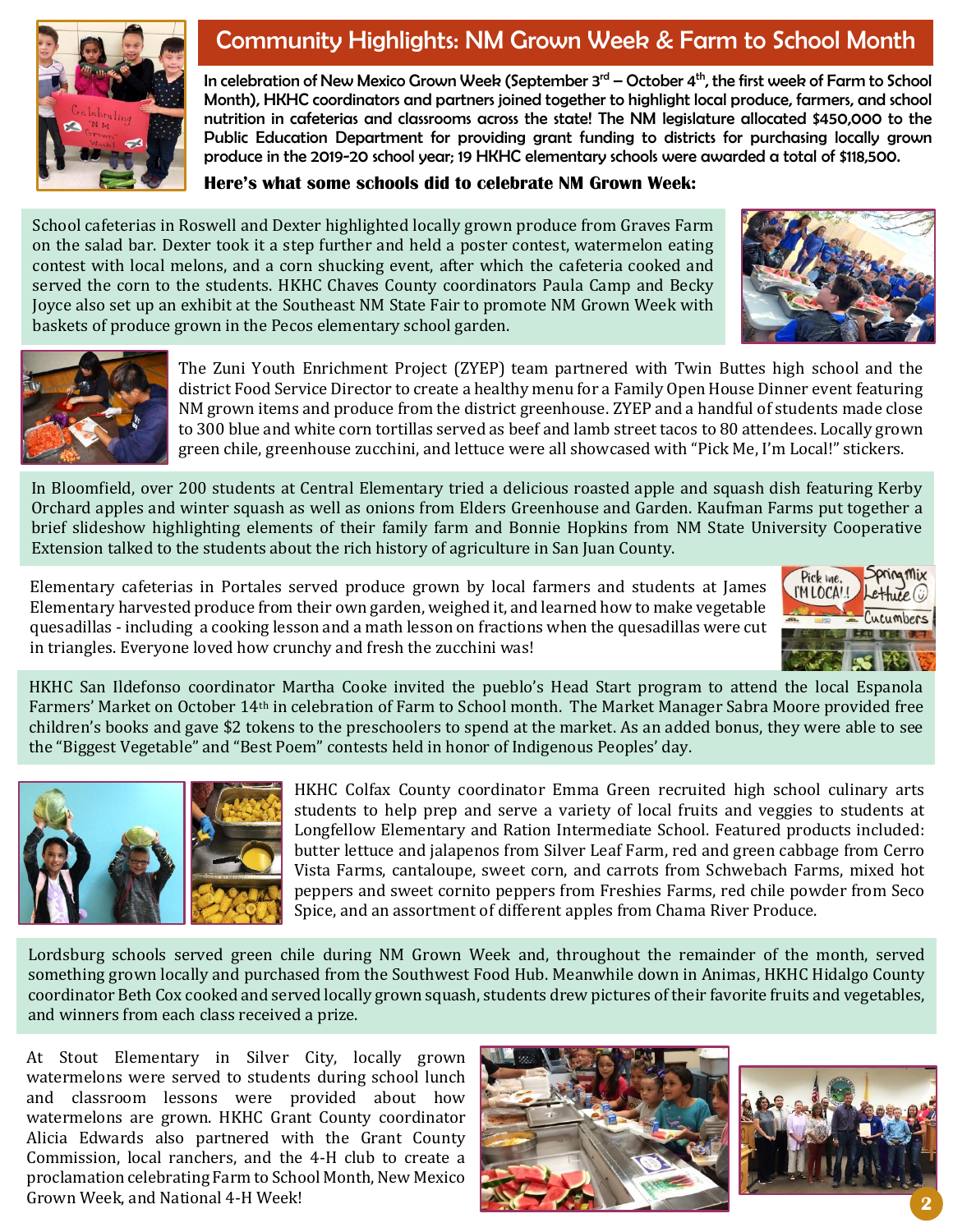# **HEALTHY KIDS Healthy Preschool**

**BUILDING HEALTHIER TOMORROWS TODAY** 

. . . . . . . . . . . . . . . .

We're excited to announce our statewide Healthy Kids Healthy Preschool (HKHP) initiative is becoming more integrated into our HKHC program! In partnership with the Children, Youth & Families Department, HKHP works with preschool and Head Start providers to support making healthy eating and physical activity a part of their daily routine. HKHP focuses on three main initiatives: 1) establishing and implementing wellness policies to support healthy eating, physical activity, decreased screen time, breastfeeding, and staff wellness; 2) implementing the 4-week HKHP Challenge to increase physical activity to 120 minutes per day and limit screen time to 30 minutes per week; and 3) implementing the 5-week Family 5.2.1.O Challenge to encourage families to adopt healthy behaviors at home. We'd like to introduce our two HKHP coordinators: Alberto Zavala and Monique Perish!



Greetings! My name is Monique Perish and I'm the HKHP coordinator for northern New Mexico. I have two amazing sons who love to camp, swim, and fish – they know how to keep their mama on her toes!

For over five years, I've worked with the Child and Adult Care Food Program teaching early care and education providers how to serve nutritious meals. This experience has given me the opportunity to help shape healthier futures for our children by creating environments that support healthy eating, exercise, emotional well-being, and self-esteem.

I recently partnered with several centers and Head Start programs during our HKHP Challenge. Providers committed to increasing physical activity to 120 minutes each day and decreasing screen time to 30 minutes or less per week - we really put their preschool wellness policies to the test! Providers tracked their children's physical activity and screen time every day for four weeks and engaged



families in the Challenge once a week. Super Pre-K's are what I called them at the end! We created fun and memorable moments by making small adjustments a little at a time. Children made their own cars for races, learned new songs and dances, and played games they could share with their families at home.



Everyone had positive feedback, enjoyed increased activity and family engagement, and barely noticed they had reduced their screen time! All I can say is WAY TO GO! It makes me so proud to do this work. Thank you to all early care and education providers for the difference you make in the lives of children, families, and staff.



Hi, everyone! My name is Alberto Zavala, HKHP coordinator for southern New Mexico! I work in partnership with state agencies, preschools, and Head Start programs to establish and implement wellness policies and other best practices to

promote health and childhood obesity prevention. promote

This season has been busy for early childcare centers in our state ever since the school year started! I'd like to highlight the success of Eastern Plains Community Action Agency (EPCAA) at all six Head Start locations, including the HKHC communities of Clovis, Portales, Santa Rosa, and Anton Chico! We worked together to create and implement their new preschool wellness policy, which contains healthy eating and physical activity practices to optimize children's health, fitness, and wellness as well as family engagement and staff wellness strategies.

More than 100 staff members attended an implementation training at the Clovis Convention Center and received resources, tools, and support to bring their wellness policy to life in the classroom. After almost a year of implementing their policy, EPCAA improved their services in eight different areas, from encouraging families to reduce screen time to providing nutrition and physical activity education to staff and families. EPCAA has over 680 children enrolled in their Head Start programs, all of whom receive the benefits of these improvements!

EPCAA also participated in our HKHP Challenge to reduce screen time, increase physical activity, and foster family engagement. They received a Gold Award at the Child and Adult Care Food Program Conference in Albuquerque for completing the Challenge and were recognized for the great work they're doing at all their locations.

I look forward to partnering with HKHC coordinators across the state to create brighter and healthier futures for New Mexico's children and families!

#### Healthy Kids Healthy Preschool Contacts:

Alberto Zavala HKHP Coordinator, Southern NM [albertoz@caasnm.org](mailto:albertoz@caasnm.org)

Monique Perish HKHP Coordinator, Northern NM [directorchoices@yahoo.com](mailto:directorchoices@yahoo.com)

#### Did you Know?

We collect and report annual data on the number of organizations, individuals, and programs\* that help us accomplish our work across the state. In 2019, we counted **647** unique partners! Equally impressive, HKHC efforts reached **29,568** children and over **266,500** adults and elderly this past year.

\*do not receive funding from our program

### Fresh Produce to Supplement Meals for NM Elderly

**3** This past year, the state legislature passed two appropriations to help increase food access for the elderly. The first provided \$50,000 to fund procurement of locally grown produce for senior meals in a handful of counties, including the HKHC counties of San Juan and Socorro. The second appropriation allowed for a \$100,000 expansion of the Senior Farmers' Market Nutrition Program so additional \$25-\$50 checks could be distributed to seniors for use at approved farmers' markets across the state. The funding wasn't made available until the end of September when most markets were beginning to wind down for the season. A HUGE thanks to HKHC coordinators in Ohkay Owingeh Pueblo and Chaves, Grant, San Juan, and Socorro counties for distributing a good chunk of these checks to senior centers in time for seniors to actually use them!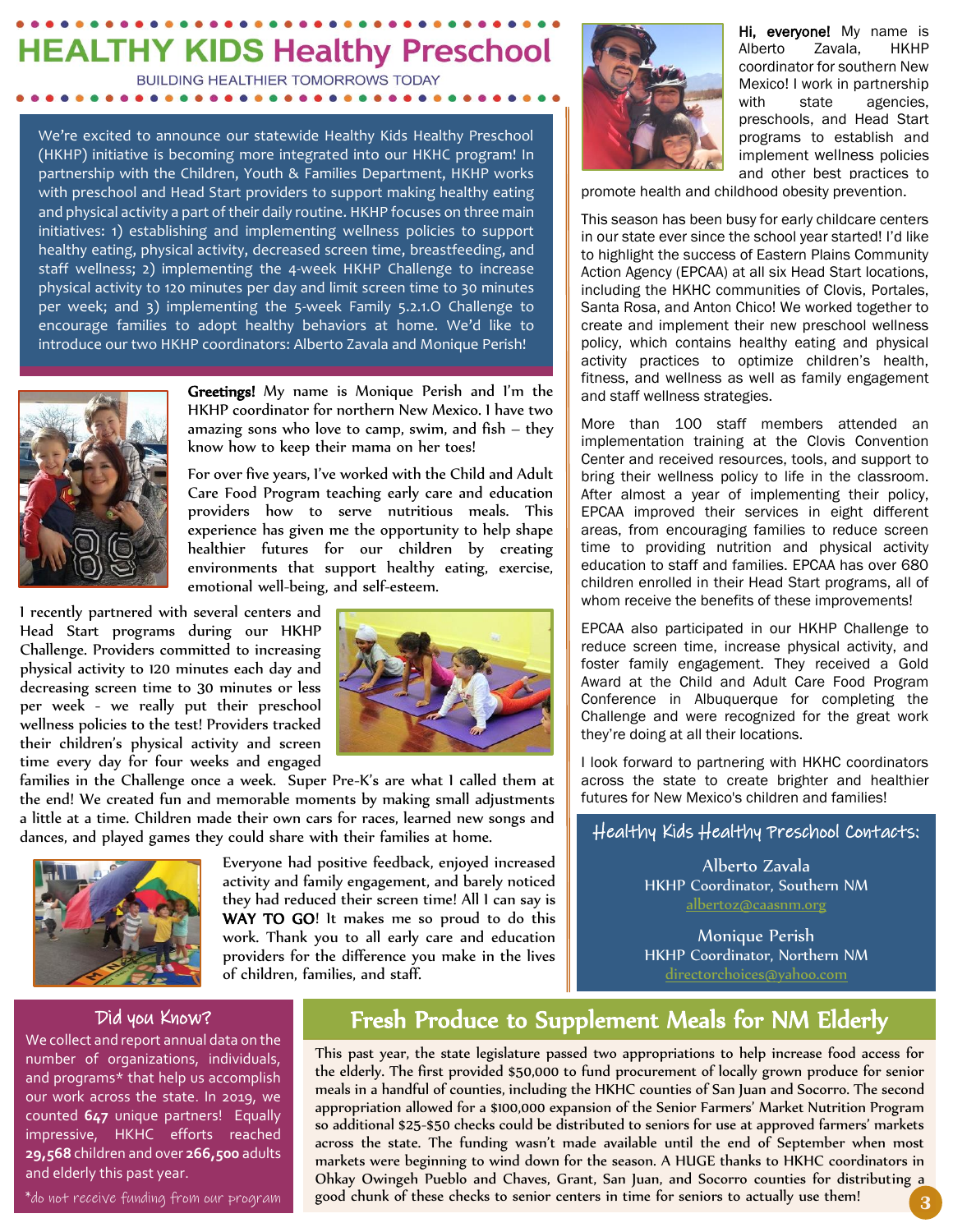

# Planting a Vision at San Antonio Elementary

When the new San Antonio elementary school was built in 2015, David Hunter, the 3<sup>rd</sup> - 4<sup>th</sup> grade math and science teacher, had a grand vision of a vibrant and welcoming garden. He wanted to create an environment

that would nurture students, staff, and the greater community, foster a real connection to nature and the outdoors, and blend seamlessly into the that surrounding terrain. The village of San Antonio, near the Bosque del Apache south of Socorro, is a small farming community where many residents grow a variety of fruits and veggies, chile, and alfalfa. With backing from leadership, Mr. Hunter hopes to transform the school grounds into a place that reflects the local farming culture and cultivates positive healthy eating and physical activity behaviors.

To guide his vision, Mr. Hunter partnered with school principal Joe Dennis, HKHC Socorro County coordinator Joel Partridge, and a handful of community members to create a detailed multi-phase landscaping plan. During the first phase, concrete garden beds were built outside each classroom so teachers could incorporate gardening into their curriculum more easily, support a connection to the natural environment, and educate students about where their food comes from. When the new school opened in 2016, the bones of what would become a robust gardening program were in place.

Naturally, the next step was to form a gardening club comprised of students, parents, and San Antonio community members. As the club grew, parents began writing to Mr. Hunter with stories of how their child's participation was benefitting their home lives. One parent garden siones of now their child's participation was benefitting their nome lives. One parent garden<br>volunteer remarked: "It was great to see the change in attitude throughout the



program. At first, the kids did not seem too keen on the idea of shoveling manure and soil, weeding the beds, and raking the ground around the beds. You could tell they were expecting instant gratification. Once the seeds were planted and the first sprouts started to appear, we had interest from students who were not in the club. Once they saw their hard work was paying off, more children wanted to become involved. We were able to send veggies home with students, sell some at the local farmers market, and use this as a lesson to become self-sustainable."

The gardening club is currently shouldering the bulk of the work maintaining the garden beds, but students in each classroom are beginning to take more responsibility, too. Teachers are also using them to supplement math, science, and health lessons and to teach their students about gardening and composting. To ease the burden of regular watering, the school raised funds through a 5K run and monthly movie nights for a timed drip irrigation system, which now provides water to the garden beds and a new row of Afghan pine trees planted along the fence line.

This past summer, Joel worked with Mr. Dennis to design easily removable hoop covers for every bed and is helping the school raise money to buy materials to build them. The covers will extend the growing season and allow students to begin planting seeds in the area set aside for a traditional medicine herb garden. The school also invested in a classroom hydroponic garden for  $3<sup>rd</sup>$  and  $4<sup>th</sup>$  graders to learn about indoor plants and the growing process throughout the school year.

Apart from the raised garden beds and Afghan pines, the new San Antonio elementary campus is a blank slate. The landscaping plan will be implemented in phases as the school raises funds to grow their vision into reality. Upcoming plans include partnering with students and the greater community to paint the concrete garden beds with colorful murals, plant a fruit tree orchard, and begin planting the traditional medicine garden. The core values on which the landscape vision is based include teaching children to help and be accountable to one another, work together, be kind, and create a feeling of home. Joel is proud of the work that's already taken place and is hopeful the momentum will continue: "the San Antonio school community has bought into the vision and everyone participates. They're willing to jump in and try new things to improve the school and learning environment for the students. It gives me great pleasure and a sense of real accomplishment working with them!"

### Growing Sustainability and Community Ownership

Last January, Healthy Kids Healthy Communities was the recipient of Whole Foods Market's Community Giving Day, which generated \$13,400 in funding for projects that support access to healthy, affordable food and places to be physically active. HKHC communities are also growing their capacity to proactively identify and apply for grant opportunities as they arise. Since January 2019, HKHC communities have been awarded a variety of funding to advance and help sustain healthy eating, physical activity, and wellness initiatives at the local level, and we'd like to recognize them for it!



#### *Congratulations to:*

Chaves County, who received \$800 in Whole Foods Community Giving Day funding to revamp and expand the edible garden at Nancy Lopez Elementary.

Colfax County, who received \$800 in Whole Foods Community Giving Day funding for basketball court and garden basketball court and garden beautification, including new fruit trees, and a sensory hallway at Raton Intermediate School.

**4** Curry County, who received \$800 in Whole Foods Community Giving Day funding to build a new hoop house at Grady Elementary to be used for classroom education, fruit and vegetable tastings, and supplying produce to the cafeteria. continued on next page